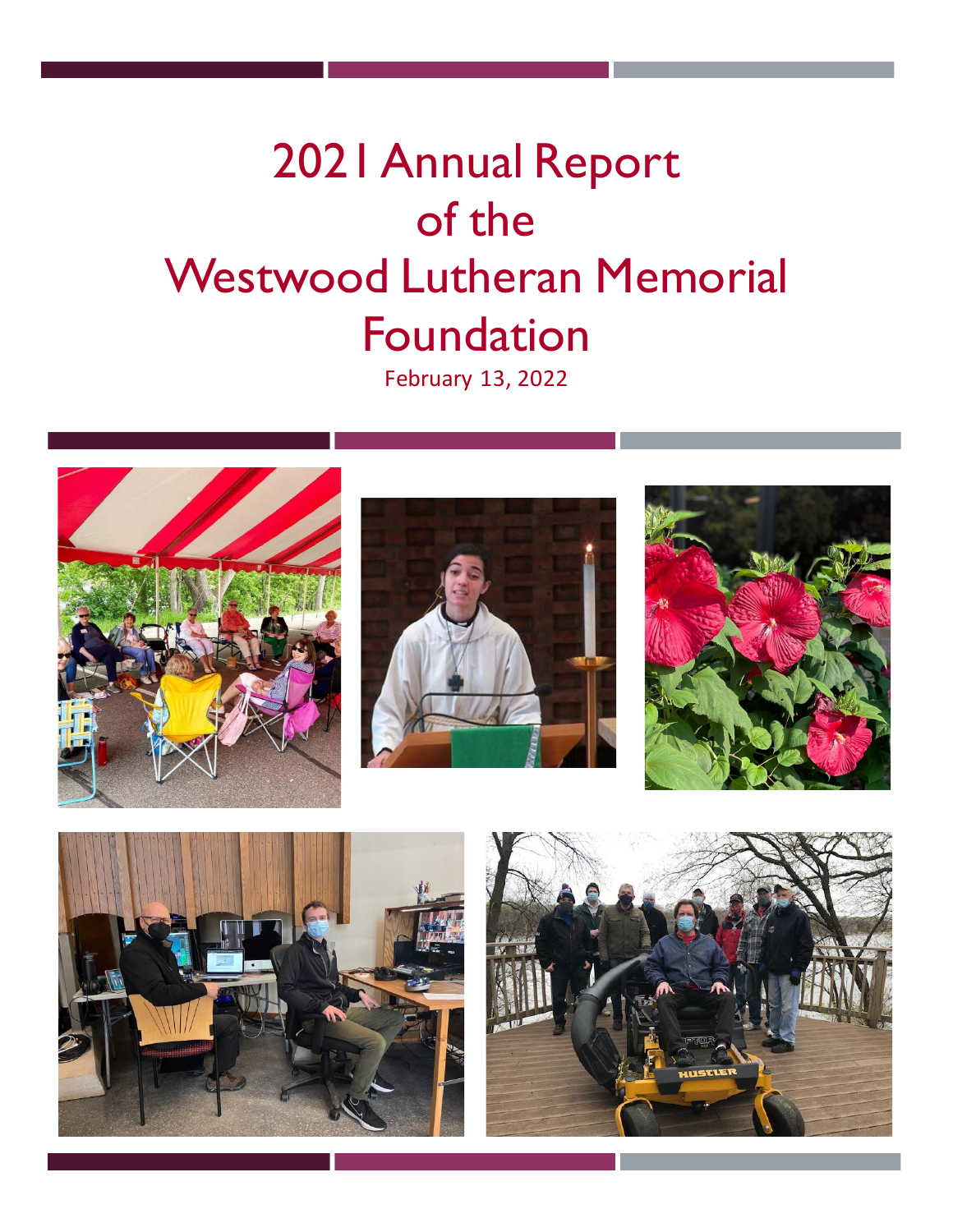# Table of Contents



The mission of our foundation is to positively impact people's lives by enriching and supporting the ministries of Westwood Lutheran Church.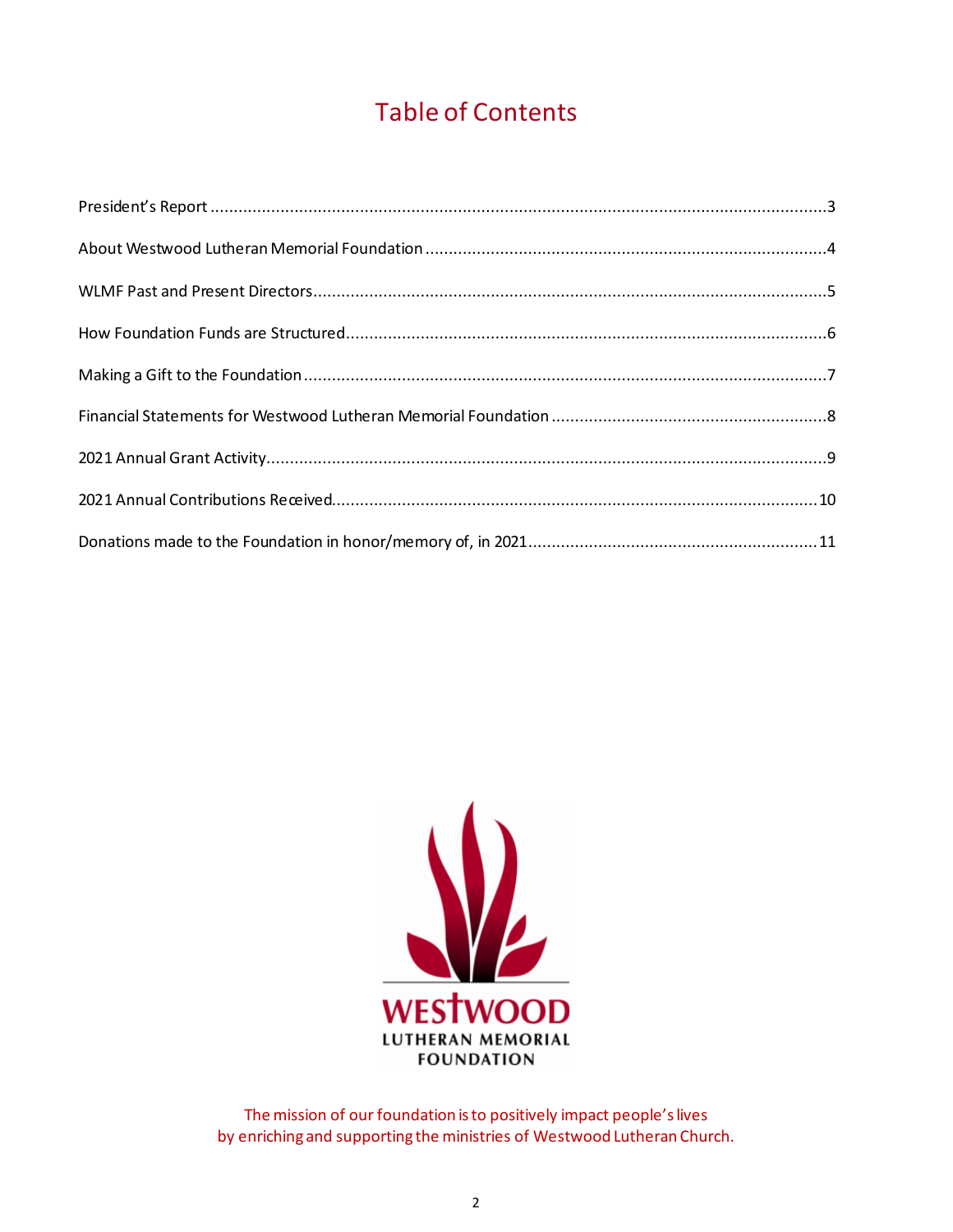# President's Report

February 13, 2022

Hello Westwood friends,

This annual report marks my final year on the board of the foundation. I've been on and off the board – mostly on – going back to our celebration of the  $35<sup>th</sup>$  anniversary. In short order, we'll be celebrating fifty years of honoring loved ones and supporting the mission of Westwood. It has been a joy to think about all those who have gone before us and to work on their behalf.



The names on funds represent members of Westwood who had a passion. Either they or their families felt so strongly about those passions they wanted to ensure their future and did so by creating a named fund with instructions on how grants should be distributed.

Others simply believe in the processes created by foundation board members and regularly donate to the endowment fund, trusting the pastors to work with the board to determine the best use of annual fund allocations. Through the years, countless congregation members have donated multiple times to honor friends and family.

Of special note in 2021 was the substantial donation from Charles (Bud) Graham's estate. Many of us remember what kind and involved members Bud and Elaine were, and we are honored to receive this wonderful gift.

It may seem the foundation is focused on the past, or on those from the past. But a quick look at where the grants are going tells a different story. As technology becomes integral to our lives, the foundation has provided tens of thousands of dollars to ensure it's effectiveness. We send our young people off to college and the foundation helps with tuition. A tent in the parking lot to allow gatherings during a pandemic? Not in the church budget, so the foundation stepped in with a grant.

Indeed, the work of the foundation is completely focused on the future. Ensuring we always have musicians at Christmas, speakers to challenge our thinking, plants and flowers in the gardens, money and supplies to help our neighbors. Those who give to the foundation are focused on keeping those ministries thriving not just today, but tomorrow as well.

It has been a privilege to serve on the board of directors for the foundation. I am thrilled to know the next board will be so well-equipped to keep the momentum going and explore their passions. Thank you to all those who have served the foundation and donated to the foundation.

I leave it in good hands,

Beth Johnson, President

Westwood Lutheran Memorial Foundation [bethleeben@msn.com](mailto:bethleeben@msn.com)

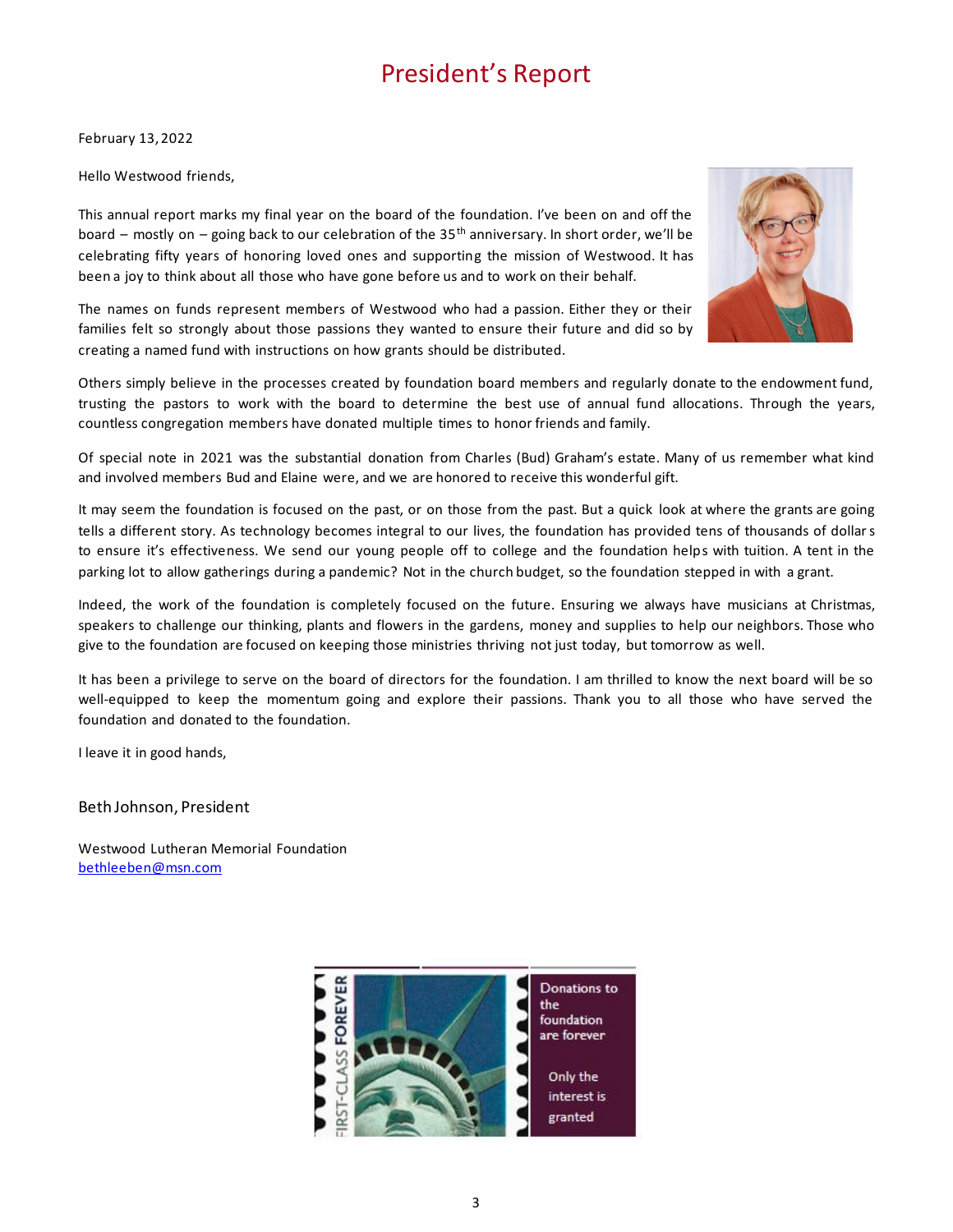# About Westwood Lutheran Memorial Foundation

### History of the Foundation

The Westwood Lutheran Memorial Foundation (WLMF) was founded in July 1973 by a number of visionary Westwood leaders. The first board of directors included Dr. Donald Bell, Robert Boeder, Eugene Booth, Lois Coon, Alvin Haugen, Noreen Johnson, Ralph Martinson, Don Padilla and Robert Skare. The first gift received by the foundation remains intact today and continues to grow. Grants are awarded from the earnings of the funds.

Gifts to the foundation are often memorials for a family member, close friend, or beloved member of our congregation. Individuals who wish to leave a legacy have directed gifts to the foundation to achieve their personal aspirations for the church and the community. Some have set up special funds for a favorite area of ministry, such as music, youth, or education. Gifts can also be in honor of special occasions such as graduations, birthdays, anniversaries or retirements. Gifts made for estate planning purposes benefit the giver as well as the foundation. In each case the purpose is the same; to accumulate financial resources to help us do God's will in various ways.

### How the Foundation Functions

The Westwood Lutheran Memorial Foundation is governed by a board of directors, elected from members of the Westwood congregation. The board is charged with the fiduciary responsibility of preserving gifts by making prudent investment decisions. The earnings are then put to work, consistent with the dreams and aspirations of the original givers. WLMF has four standing committees: Public Relations, Investments, Grants, and Planned Giving.

### **2021 Foundation Board of Directors**

Kim Aune Steve Bergeland, Secretary Simone Dorcas, Vice President Chris Finseth Beth Johnson, President Kerry Kruppstadt Greg Loeschke Dwight Peterson, Treasurer Jan Prazak

**Ambassadors for the Foundation** Gail Dahl Dennis Netland John Racek Linnea Sodergren

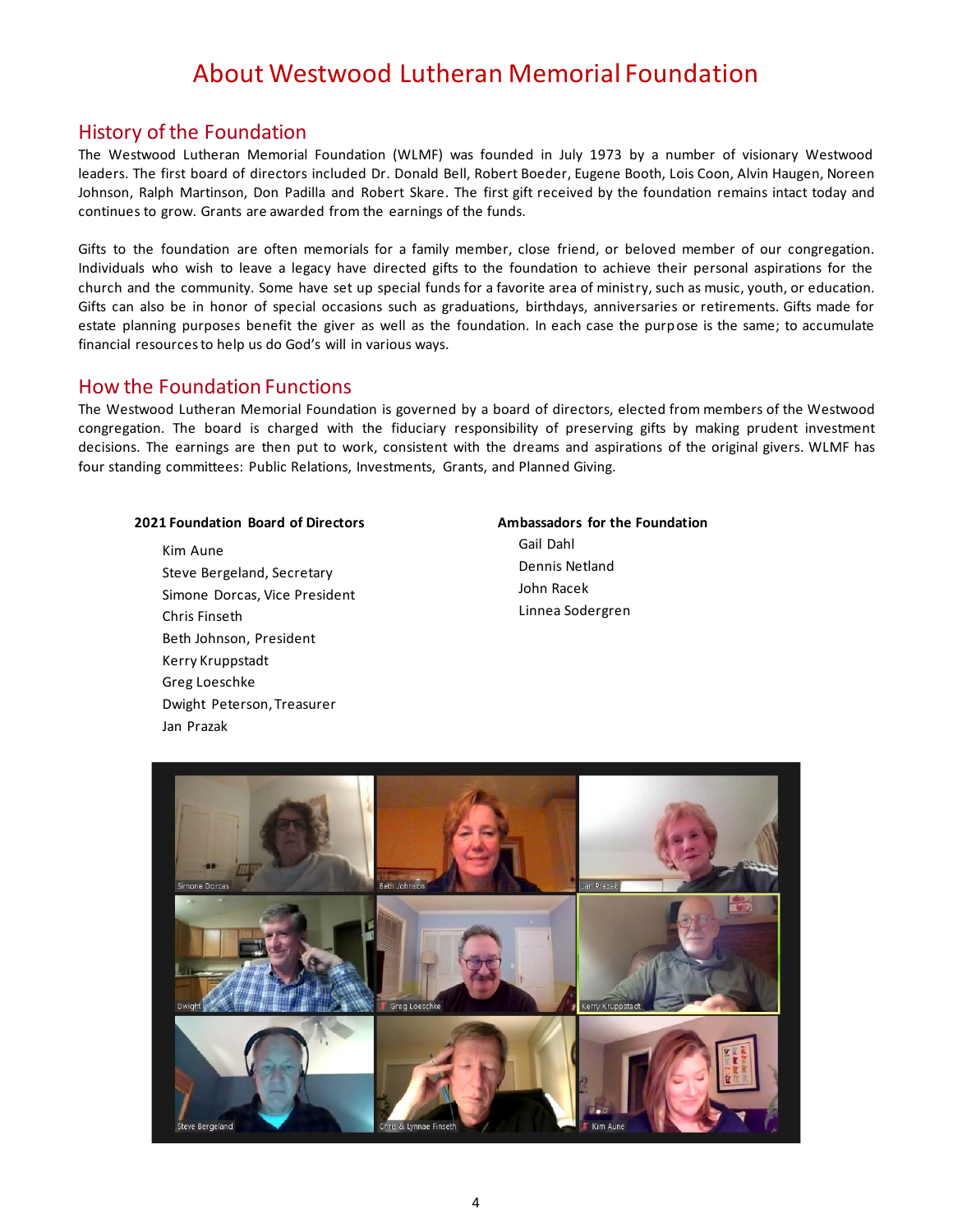# Westwood Lutheran Memorial Foundation past and present directors

Luther Anderson (P) Kim Aune Lee Anne Lack Richard Bardy (P) Jack Barnes Donald Bell (P) Joann Bell Bob Berg Steve Bergeland Keith Bergquist (P) Eileen Blixrud Barb Bluhm Robert Boeder (P) Eugene Booth Deanna Broe Dwayne Broe Bruce Cameron Gary Carlson Margo Chesley Alice Collings Lois Coon Lois Crunstedt Gail Dahl Larry Dalen June Davis Bob Desannoy Simone Dorcas Mary Dunn Brenda Dvorak Harold Enesvedt Robert Erickson Chris Finseth Joseph Fjelstad Cindy Folin Dale Forsberg Roger Friauf William Gardner (P) Charles Gauck Duane Glisan Kristi Gray Shephard Louise Griver Robert Hadland

P=president

Phyllis Hansen Marilyn Hanson Hickock Alvin Haugen Richard Heise Sharon Holland Verna Holland Stanton Holmberg Jim Holmes (P) Carl Holmstrom Steve Huseth Darleen Hysen Paul Ives Peter Jacobson Craig Jergenson (P) Beth Johnson (P) Clyde Johnson Don Johnson Noreen Johnson Sandy Johnson Heather Kemp Lorraine Kent Lowell Kleven David Koppe Kerry Kruppstadt Mary LaBelle Steve LaBelle James Lanenberg Stuart Larson Sharon Lee David Lingo Jim Lockhart Greg Loeschke Richard Lund Ralph Martinson (P) Betty Melander Josh Natzel Dennis Netland (P) Henry Nielson John Nilsestuen Bill Nord Lance Norderhus Lowell Noteboom



Barry Novak Mark Okey Donald Padilla Curtis Pearson Dwight Peterson Susan Peterson Kim Polzin Conrad Posz Janice Prazak (P) John Racek Marcy Redmond (P) LaDonna Reynolds Mary Rhodes R. S. Ylvisaker James Safley Arne Sather Richard Selvig Charles Sewall Robert Skare Linnea Sodergren John Steinke (P) James Strommen Arnold Swanson (P) George Swenson Rick Taft Lowell Thompson Fred Thwing Rose-Mary Utne (P) Mark VandenEinde Jim Vos Michael Walgren (P) Alene Walker Gloria Wesely Tom Wesely Peter Withoff James Wittnebel Paul Wogen Richard Wogen Douglas Yock Ellen Ziegler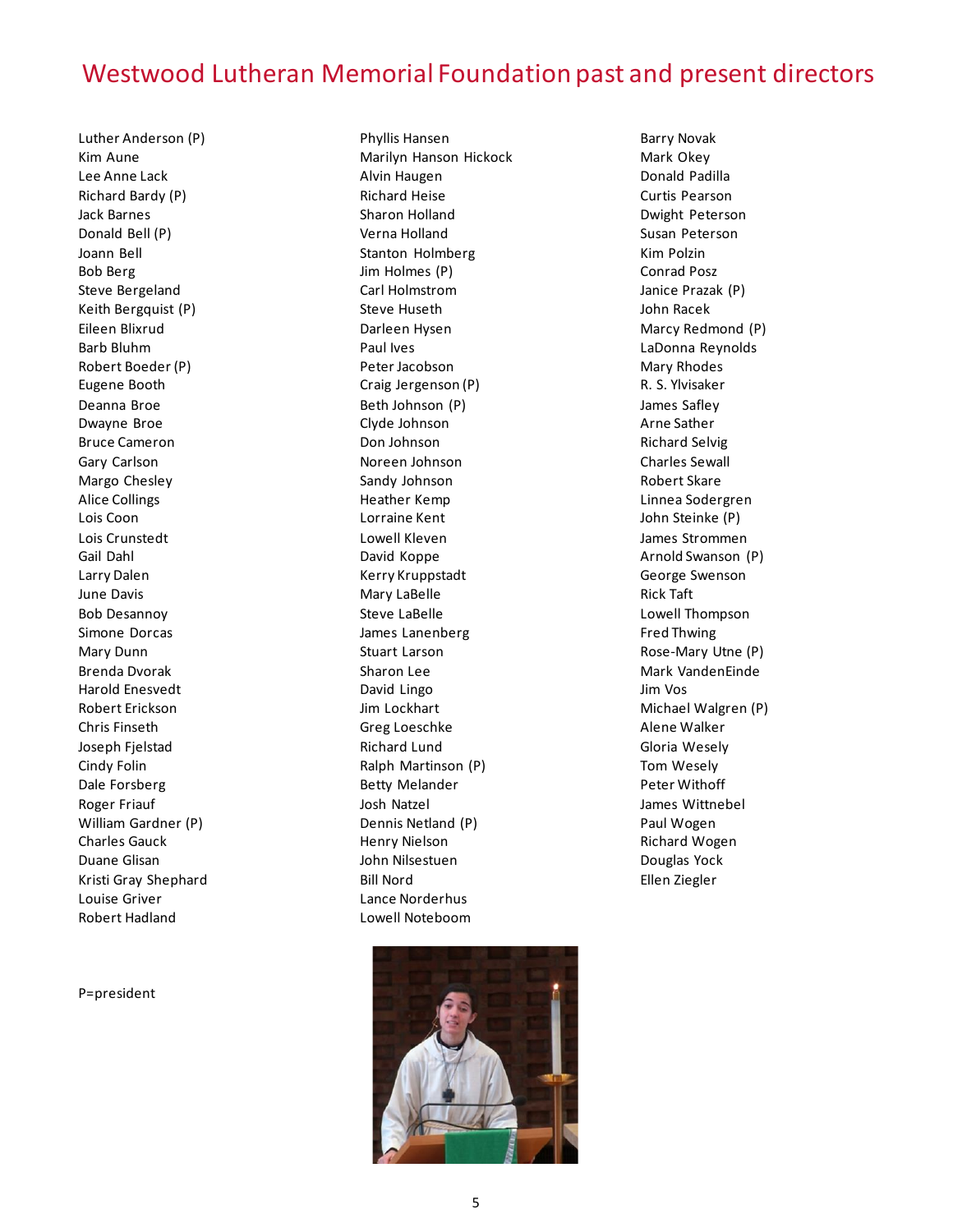# How Foundation Funds are Structured

The heart of the foundation is its endowed funding structure. This is where funds are accumulated, and disbursements made. Two types of funds are distinguished; *1) the Endowment Fund*, which is supported by all undesignated gifts, and *2) Designated Funds*, which are established (and donated to) for a specific purpose. With a minimum gift amount, *Named Funds* can be established under the Endowment or Designated funds for continued recognition or the memorializing of an individual or individuals.

Each fund has a caretaker and a fund advocate to ensure the donor intentions and the needs of the church are met. The following paragraphs list the currently established funds. To read the full story behind each fund, visit the foundation page of the Westwood church website: [https://www.westwood.church/foundation.](https://www.westwood.church/foundation)

### The Endowment Fund

The Endowment Fund is the primary instrument of the foundation's work. Disbursements are made based on a plan created by Pastor Tania and approved by the foundation board. The following named funds have been established under the Endowment Fund umbrella to forever memorialize those named.

Luther and Sylvia Anderson Memorial Fund Shirley Larsen Memorial Fund Agnus Hansen Memorial Fund Johnathan Hilk Memorial Fund

Paul and Doris Ives Memorial Fund Lillian Domholdt Memorial Fund Ralph and Dee Martinson Memorial Fund

### Designated Funds

Many Westwood members show support for their passions by creating funds with specific guidelines on disbursement. The 15 designated funds fall into five categories: outreach, art and music, adult education, youth development and scholarshi ps. The foundation board works with staff to combine the guidelines of the funds with the current year goals and needs.

### **Outreach**

Good Samaritan Fund The Conrad A. and Marie Posz Good Samaritan Fund Albert Johnson Memorial Fund James and Barbara Lanenberg Fund Fund for the Homeless Darleen Hysen Community Mission Fund Stanley & Esther Crist Garden Fund

### **Art & Music**

Ronald A. Nelson Music Fund Loraine Langmo Fund Kristie Thompson Memorial Fund Stanley and Esther Crist Music Fund Ralph & Dee Martinson Art Fund

### **Adult Education**

Donald C. Bell Adult Education Fund Don Hansen Caring Ministry Fund Prazak Visiting Scholar Fund

### **Youth Development**

African Youth Bridge-Building Fund Thoni Family Youth Ministry & Service Fund Tom Hunstad Caring Youth Memorial Fund

### **Scholarship**

Engen Family Lutheran College Fund Louise Griver Seminary Scholarship Fund

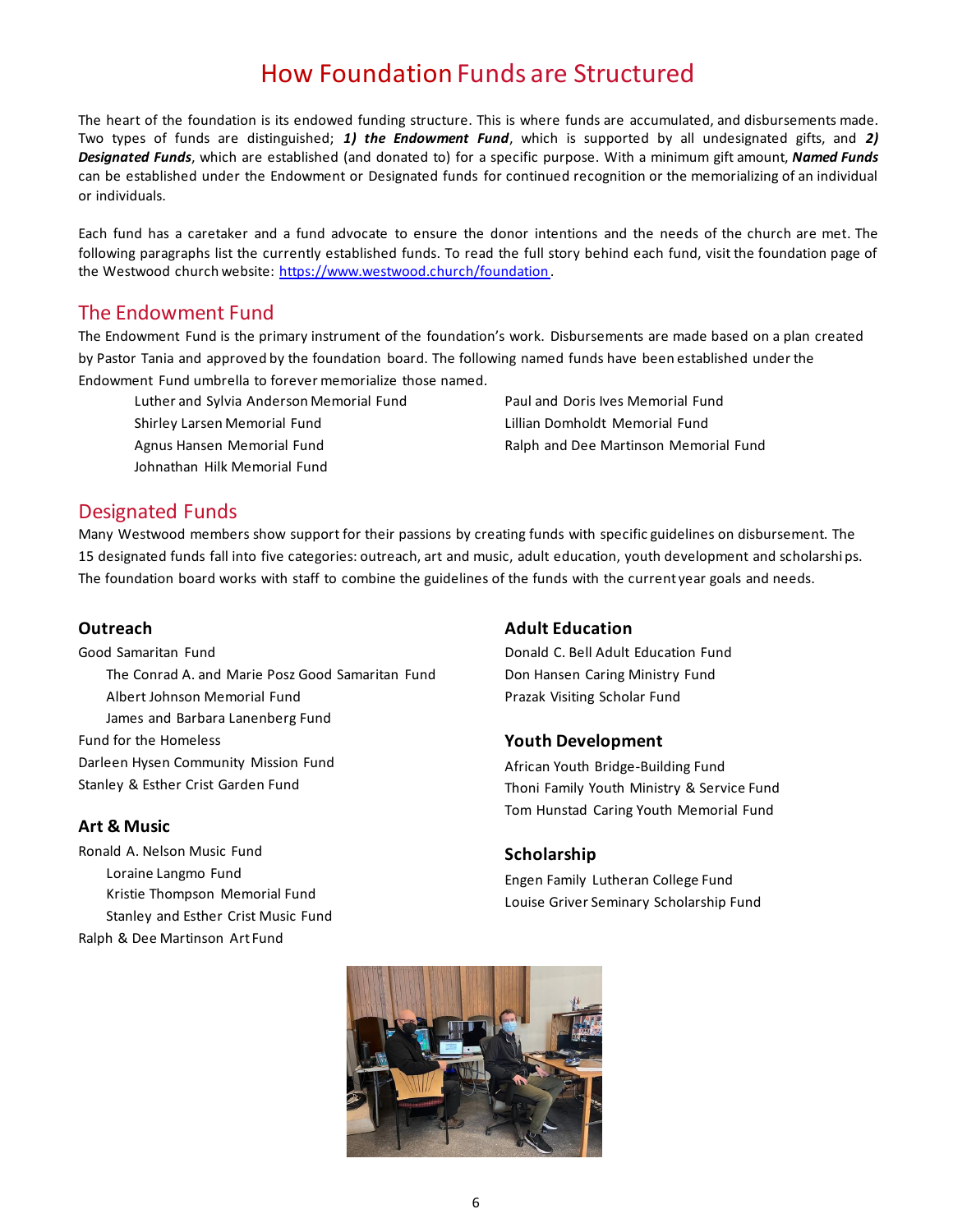# Making a Gift to the Foundation

Over the years, WLMF has primarily achieved its growth through traditional memorial gifts, bequests and gifts in honor of persons and special occasions. These have been the bedrock upon which the foundation has grown, for which we are most thankful. An important question for us all is how we can participate in the effort to carry out God's will. There are several options, depending upon the circumstances of the giver.

### **Immediate Gifts**

Gifts of cash/checks or appreciated assets can be relatively straightforward. Unlike cash, however, appreciated assets including stocks, bonds, mutual funds, life insurance, retirement account distributions, and real estate may offer tax advantages to the donor.

### **Deferred Gifts**

Deferred (or planned) gifts come in many forms; the most common of which may be through wills or estates. Other forms of planned gifts include naming the WLMF the beneficiary of a life insurance policy, a retirement plan, or a charitable annuity contract. Creating a charitable trust, providing the foundation with a lead gift or remainder after your family needs have been covered, is an attractive option. Many in the Westwood congregation have taken advantage of this option.

To learn more about gifting options and what might be best for your needs, please feel free to contact a member of the foundation investment committee: Greg Loeschke [gloeschke@lingate.com\)](mailto:gloeschke@lingate.com); Chris Finseth [\(cfinseth5@msn.com\)](mailto:cfinseth5@msn.com); Dwight Peterson [\(drcrguy@yahoo.com\)](mailto:drcrguy@yahoo.com); Kerry Kruppstadt [\(kerry.kruppstadt@me.com\).](mailto:kerry.kruppstadt@me.com)

For more information on any of the options listed above, contact your financial advisor. For foundation-related questions, feel free to email the president, Beth Johnson, [bethleeben@msn.com](mailto:bethleeben@msn.com) or president-elect Chris Finseth [\(cfinseth5@msn.com\)](mailto:cfinseth5@msn.com).

#### **To make a gift**

Donations to honor someone or in memory of someone can be made any time. The foundation has information on the Westwood church website, which includes a link to make an online donation. You may also mail or bring a check made out to Westwood Lutheran Memorial Foundation to the church office. Please indicate in the memo section of the check if you want to direct your gift to one of the designated funds. Otherwise, all contributions to the foundation will go to the general endowment fund. All gifts are acknowledged with a thank you.

Donate to the foundation online:<https://westwood-lutheran-memorial-foundation.snwbll.com/foundation-fundraising-2022>

**[Westwood Lutheran Memorial Foundation](https://www.westwood.church/foundation)**

c/o Westwood Lutheran Church 9001 Cedar Lake Road St. Louis Park, MN 55426



SnowballFundraising.com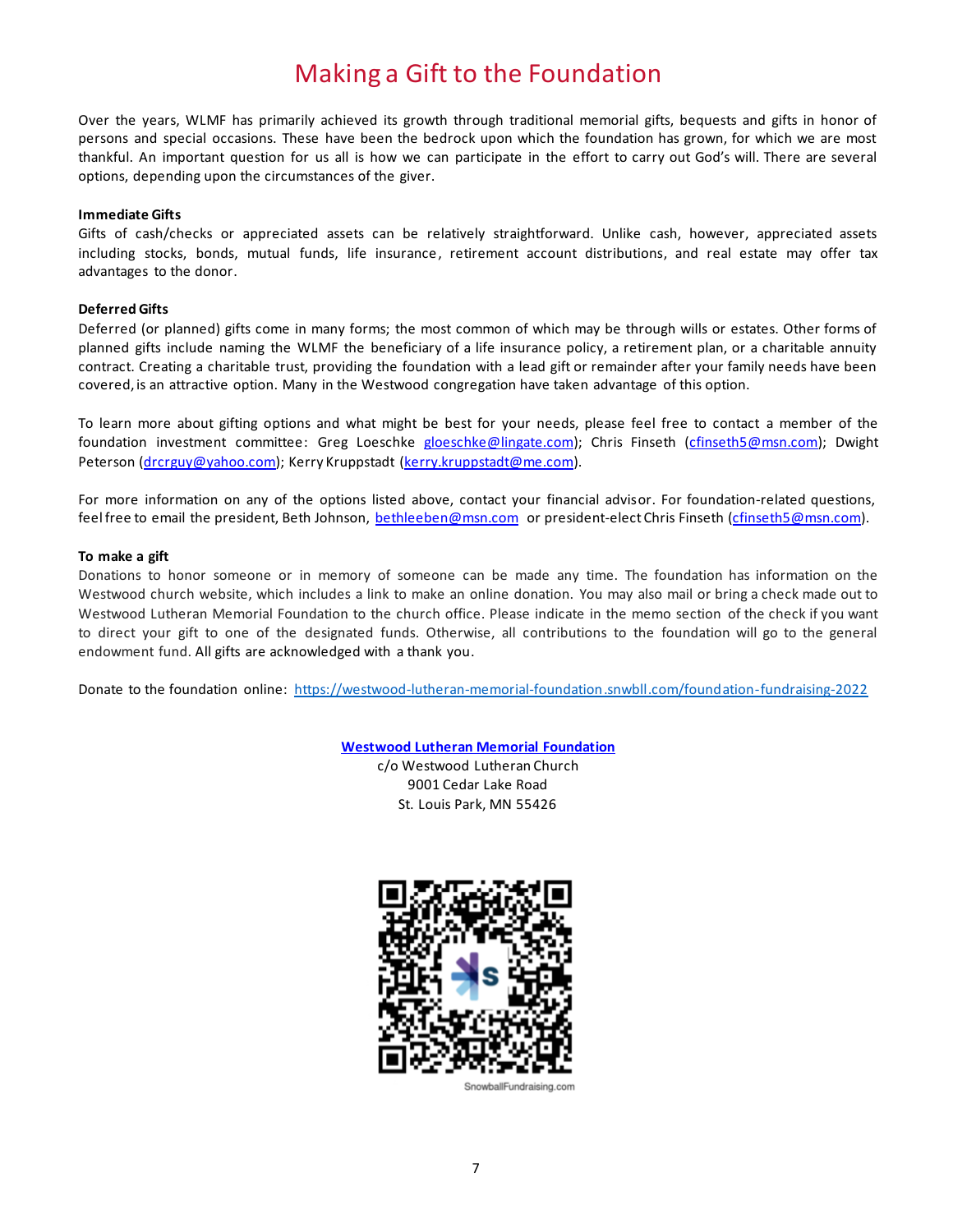# Financial Statements for Westwood Lutheran Memorial Foundation

# Statement of Financial Position

| Assets, as of December 31                 | 2021               | 2020        |
|-------------------------------------------|--------------------|-------------|
|                                           |                    |             |
| Cash in Bank                              | \$104,747          | \$10,009    |
| <b>Investments</b>                        |                    |             |
| Thrivent Invest Trust                     | 1,298,411          | 1,183,342   |
| Charles Schwab                            | 250                | 250         |
| Total Investment                          | 1,298,661          | 1,183,592   |
| <b>Total Assets</b>                       | <u>1.403.408</u>   | 1.193.601   |
| Liabilities, as of December 31            | 0                  | 3,288       |
| Net Fund Balance                          | 1,403,408          | 1,190,313   |
| <b>Total Liabilities and Fund Balance</b> | <u>\$1,403.408</u> | \$1.193.601 |

# Statement of Financial Activity

| Revenue, as of December 31   | 2021      | 2020    |
|------------------------------|-----------|---------|
|                              |           |         |
| Donations Received           | \$128,539 | \$6,405 |
| Net Investment Gain/(Loss)   | 147,452   | 134,295 |
| <b>Total Revenue</b>         | 275,991   | 140,700 |
| Expense, as of December 31   |           |         |
| Grants                       | 49,893    | 51,842  |
| Investment Expense           | 12,330    | 10,669  |
| Administrative and Operating | 674       | 1,026   |
| <b>Total Expense</b>         | 62,897    | 63,537  |
| Net Revenue Gain / (Loss)    | S213.094  | S77.163 |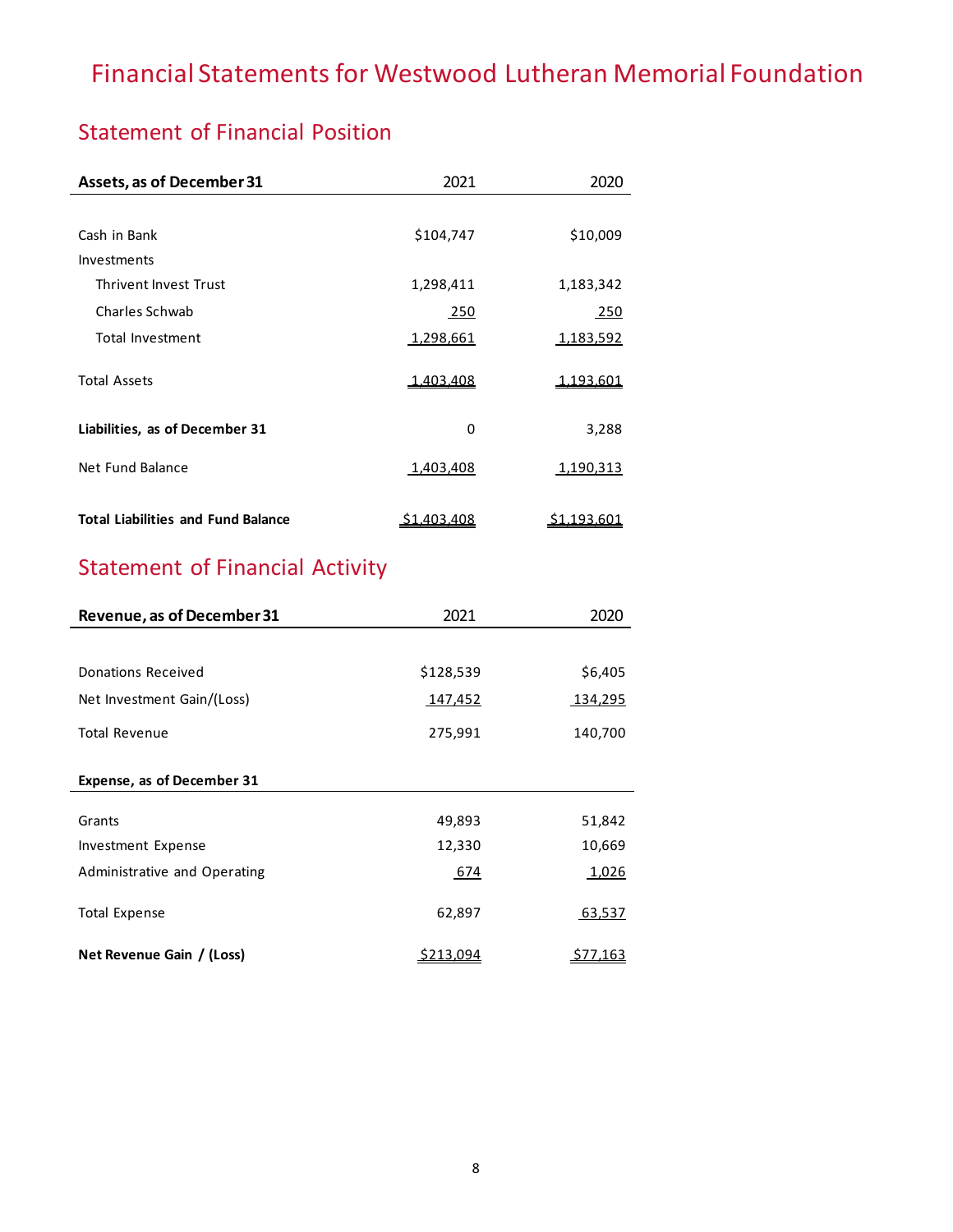# Westwood Lutheran Memorial Foundation Annual Grant Activity

### For Year Ending December 31, 2021

| <b>Fund Name</b>                          | <b>Purpose</b>                        | <b>Amount</b> |
|-------------------------------------------|---------------------------------------|---------------|
| African Youth Bridge-Building Fund        | Arusha Road Orphan Scholarships       | \$1,195       |
|                                           | <b>STEP</b>                           |               |
| Darleen Hysen Community Mission Fund      |                                       | \$1,000       |
|                                           | Food for Insecure Students            | \$673         |
| Don Hansen Caring Ministry Fund           | <b>Advanced Care Training</b>         | \$250         |
|                                           | Goody Bags for Homebound,             |               |
|                                           | Healthcare Directive Workshop,        |               |
|                                           | Amplification System                  | \$753         |
| Donald C. Bell Adult Education Fund       | Epiphany & Lent Speaker               | \$544         |
| Engen Family Lutheran College Fund        | <b>Gustavus Adolphus College</b>      | \$1,000       |
| <b>Fund for the Homeless</b>              | Our Saviour's Housing                 | \$335         |
| Good Samaritan Fund                       | Food for Insecure Students            | \$2,007       |
| Louise Griver Seminary Scholarship Fund   | Funding for Seminary Intern           | \$2,359       |
| Prazak Visiting Scholar Fund              | Epiphany & Lent Speakers              | \$350         |
|                                           | <b>Sunday Morning Speakers</b>        | \$900         |
| Ralph and Dee Martinson Art Fund          | Banners for the Sanctuary             | \$928         |
| Ronald A. Nelson Music Fund               | Easter Instrumentalists               | \$2,625       |
|                                           | <b>Musicians for Christmas</b>        | \$1,723       |
| Stanley and Esther Crist Garden Fund      | Westwood Sign & North Island Plants   | \$665         |
| Thoni Fund for Youth Ministry and Service | Children's Programming Curriculum     | \$1,638       |
| Tom Hunstad Caring Youth Memorial         | Training for National Youth Gathering | \$1,389       |
| Endowment Fund                            | Wi-Fi Upgrade                         | \$6,000       |
|                                           | <b>Riding Lawn Mower</b>              | \$4,898       |
|                                           | Outdoor Worship and Programming Tent  | \$5,000       |
|                                           | AV Technology Contractor              | \$13,661      |

### **Total Grants Awarded in 2021 \$49,893**

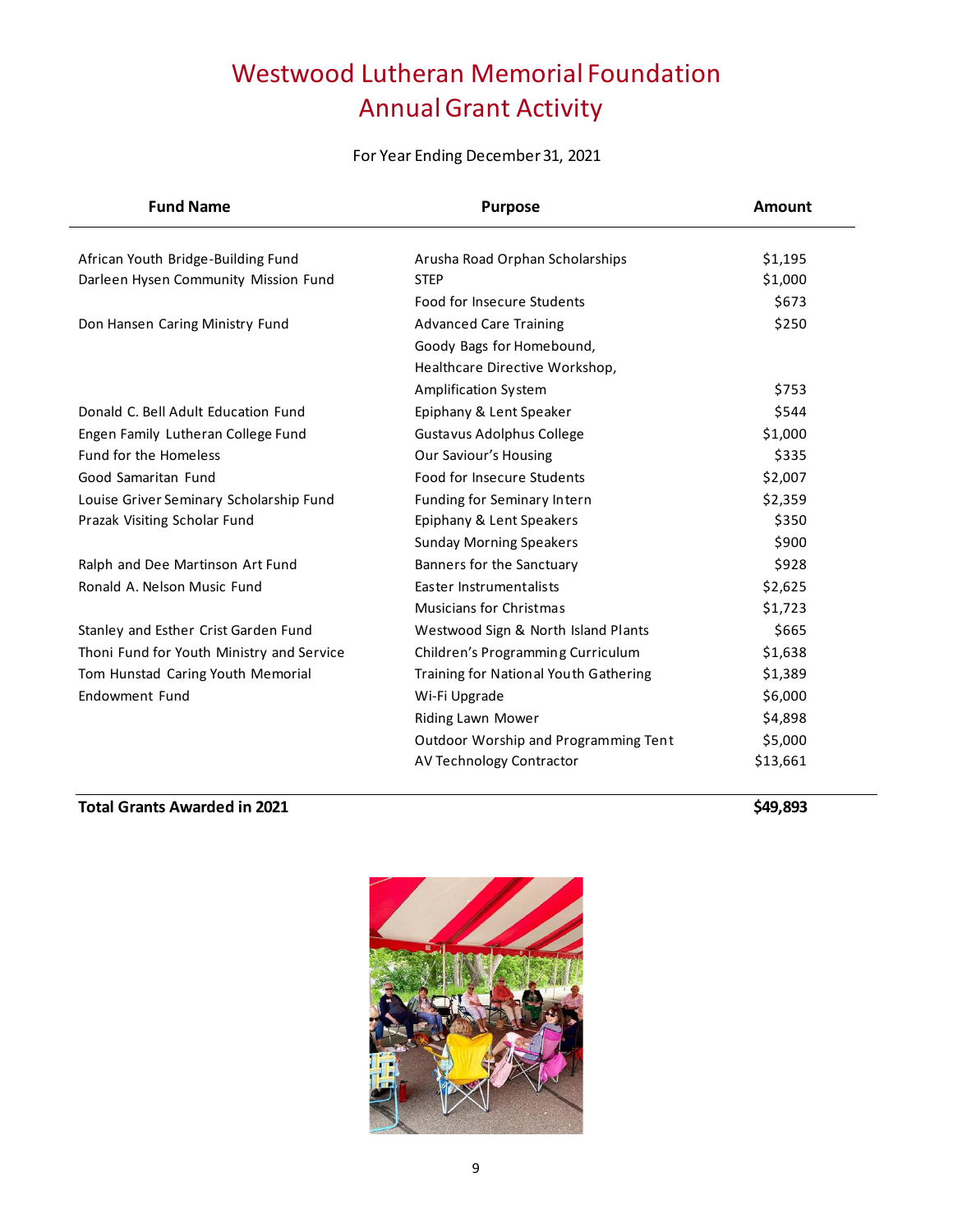# **Westwood Lutheran Memorial Foundation** 2021 Annual Contributions Received

For Year Ending December 31, 2021

| <b>Fund</b> | Amount |
|-------------|--------|
|             |        |

# **Total**

# \$128,518

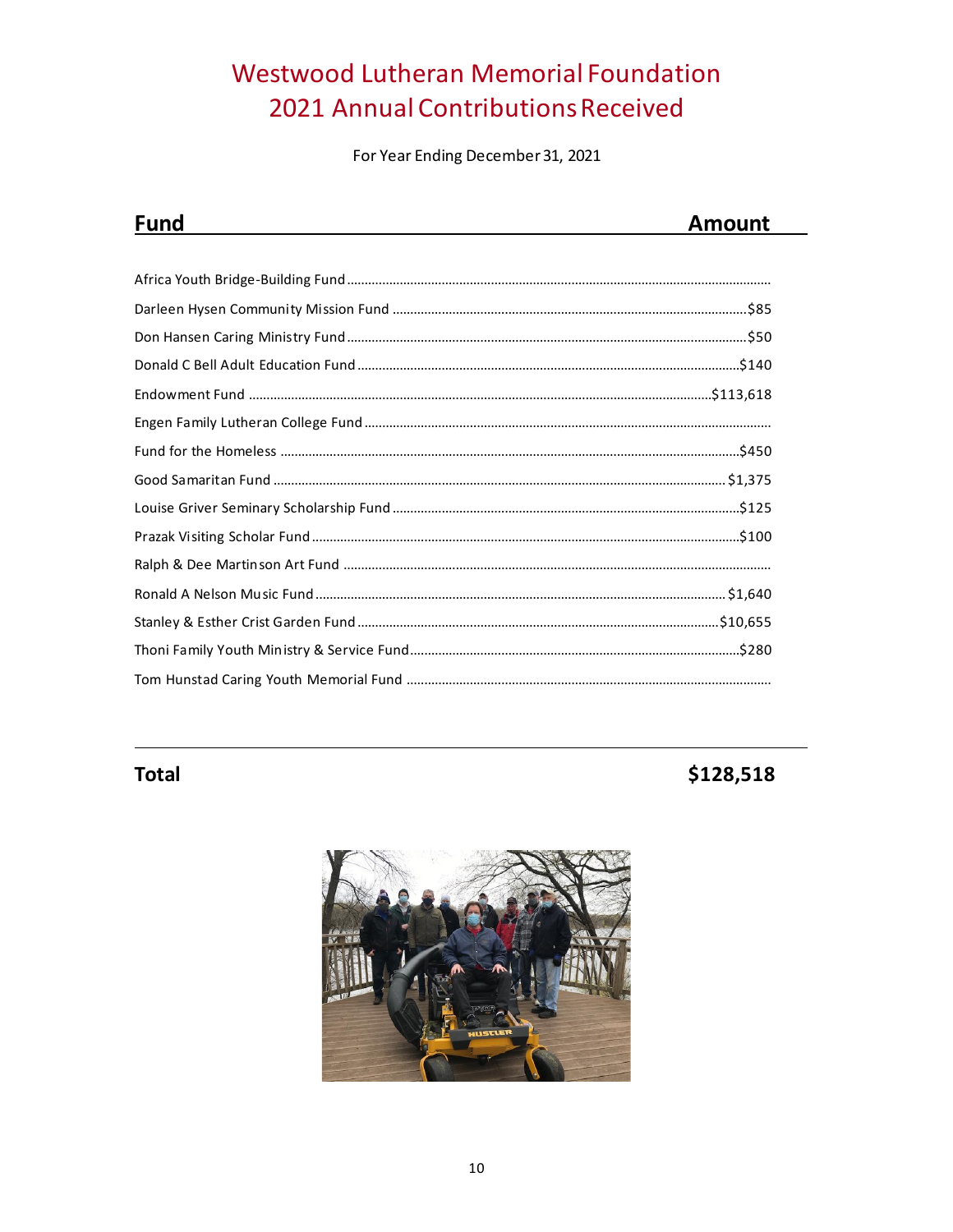# Donations made to the Foundation in honor/memory of, in 2021

#### **Beryl Westphal**

Kerry & Gloria Kruppstadt

#### **Betty Lou Nelson**

A Cappella Choir Susan K Anderson Ms Eileen Blixrud Sally Christenson Stephanie Cottle Gordon Sandra Edwardson Kay Elliasen Jon and Lisa Faust LaVonne Grotta Ruth Hembre Dawn Hill Rolf Thompson & CJ Jacobson Beth Johnson Ralph and Laurie Johnson Georgianne Kornfuehrer Norma Magnuson Mildred Monsen Marilyn Nelson Dennis and Kay Netland Dorcas O'Connor David & Karen Pitkanen Janice Prazak Susan A Raasch Arne & Dyanne Sather Phillip & Sharyll Smith Richard & Marie Steege Steven J Stromsness Steven Wescott Paul and Carole Wogen

### **Brian O'Connor**

A Cappella Choir Alfred Ackley Luanne Bachman James Behnke and Al Updike Eileen Blixrud Nola Engelstad Sheldon and Jane Fewer Annette and Ronald Fideldy James and Dailene Goodman Mark and Pamela Greiner Ruth Hembre Diane Hoffstedt Andrew and Paula Holmberg Beth Johnson Janice Kleven Georgianne Kornfuehrer Kerry & Gloria Kruppstadt Mandy Larson

Judith Leidall Michael Melbye Kay Myers Marilyn Nelson Dennis and Kay Netland Wanda Nightengale James and Jane Olson Marilyn and Eric Petersen Beverly S Robertson Gerald & Linda Roelofs Jon & Jeannette Rondestvedt Sonja and Warren Salveson Joyce Sharp Phillip & Sharyll Smith Richard & Marie Steege Solveig Steen John and Susan Thatcher Gerald Thompson Lowell Thompson Roy & Jeanne Turner Lois Wambheim Paul & Carole Wogen Sonya Zenk

#### **Carol Finseth**

Simone & Michael Dorcas Beth Johnson Kerry & Gloria Kruppstadt Dwight and Janis Peterson Janice Prazak

**Charles Graham** Charles Graham Estate

**Curtis Pearson** Ms Eileen Blixrud

**David Dulac** Linnea Sodergren

#### **David Valen**

Eileen Blixrud Craig & Louise Halverson Janice Kleven Judith Leidall Richard & Doris Lund George & Orla McClure David & Karen Pitkanen Janice Prazak Gerald & Linda Roelofs Arne & Dyanne Sather Phillip & Sharyll Smith Gerald Thompson

Rev. Lee Thoni Paul and Carole Wogen Karol Wolff

**Dee Amundson** Gerald & Linda Roelofs

**Duane Friauf** M.Sue Anderson

**Edward A and Shirley M Hansen** Eugene & Lee Anne Lack

#### **Eric House**

Lenore Hilk Diane Hoffstedt Beth Johnson Dennis and Kay Netland

#### **Gary Rohweder**

Dennis and Kay Netland Rev. Lee Thoni

**George Reynolds** Paul & Carole Wogen

#### **Ivan Roettger**

John Orf and Judith Engstrom Kerry & Gloria Kruppstadt Dwight and Janis Peterson John & Sandra Racek

**Jim and Audrey Wittnebel** Charles & Joyce Gauck

#### **Joan Johnson**

David & Karen Pitkanen Linnea Sodergren

**John Lingen**  Beth Johnson

**Joseph Fjelstad** John & Sandra Racek

**June Kinsman** Eileen Blixrud Carole Wogen

**Karen Brandt** David & Dawn Hill